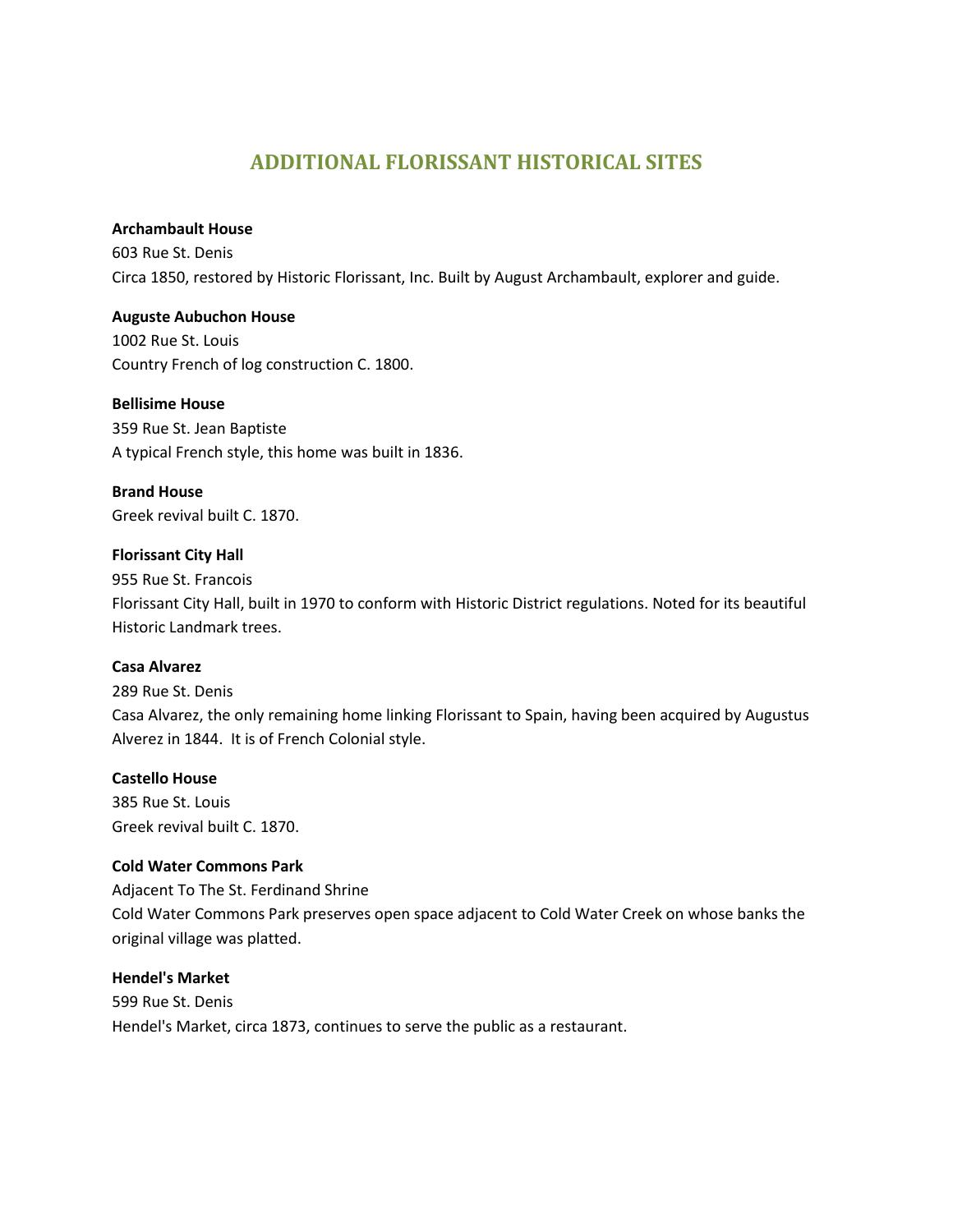### **Herman House**

3912 Shackelford Rd circa 1870. Interesting porch detail.

## **Historic City Hall**

619 Rue St. Francois Historic City Hall, C.1870, is in its second century serving Florissant and is now a Senior Citizen's Center.

## **Imperial Crown Pet Cemetary**

115 N. Highway 67 [http://www.imperialcrownpc.com](http://www.imperialcrownpc.com/)

### **Magill House**

### 410 Harrison

Magill House is another example of the white brick period. Original portion of house built about 1830.

### **Narrow Gauge Railroad Station**

### 1060 Rue St. Catherine

Narrow Gauge Railroad Station was built in 1878 and moved to its present location when threatened with destruction. It was restored by Historic Florissant, Inc. and is occupied by "Thistle & Clover."

### **Old St. Ferdinand Shrine**

# 1 Rue St. Francois

Old St. Ferdinand Shrine is the oldest Catholic Church building in the Louisiana Purchase Territory. The convent wing was built in 1819 for Mother Duchesne and 3 other Sacred Heart Nuns. The corner stone of the current church was laid in 1821 by Mother Duchesne. In 1988 Mother Duchesne was elevated to Sainthood and Old St. Ferdinand was elevated to Shrine status. Father DeSmet, the beloved Black Robe of Indian nations, was ordained there on September 23, 1827. The shrine is no longer used as an active Catholic parish and is maintained as a non-sectarian organization by the Friends of Old St. Ferdinand, Inc. Tours are conducted on a regular schedule on Sunday, May through October, from 1:00 PM to 4:00 PM. The gift shop is also open at that time. The book sale and gift shop are open on Saturdays 9:00 AM to Noon and tours may be requested during that time. Tours may also be scheduled by appointment by calling 314-837-2110 or by writing to #1 Rue St. Francois, Florissant, Missouri 63031. You may also visit the website www.oldstferdinandshrine.com or email at oldstferdinand@gmail.com. There is a minimum donation of \$2.00 per person for all tours.

### **Spanish Land Grant Park**

### St. Denis at St. Ferdinand

Spanish Land Grant Park, a gift of the Spanish King to the inhabitants of the village of St. Ferdinand. Once the Place d'Arms where the militia drilled. Many of the early settlers lie here in unmarked graves. Location of La Plaza Memorial.